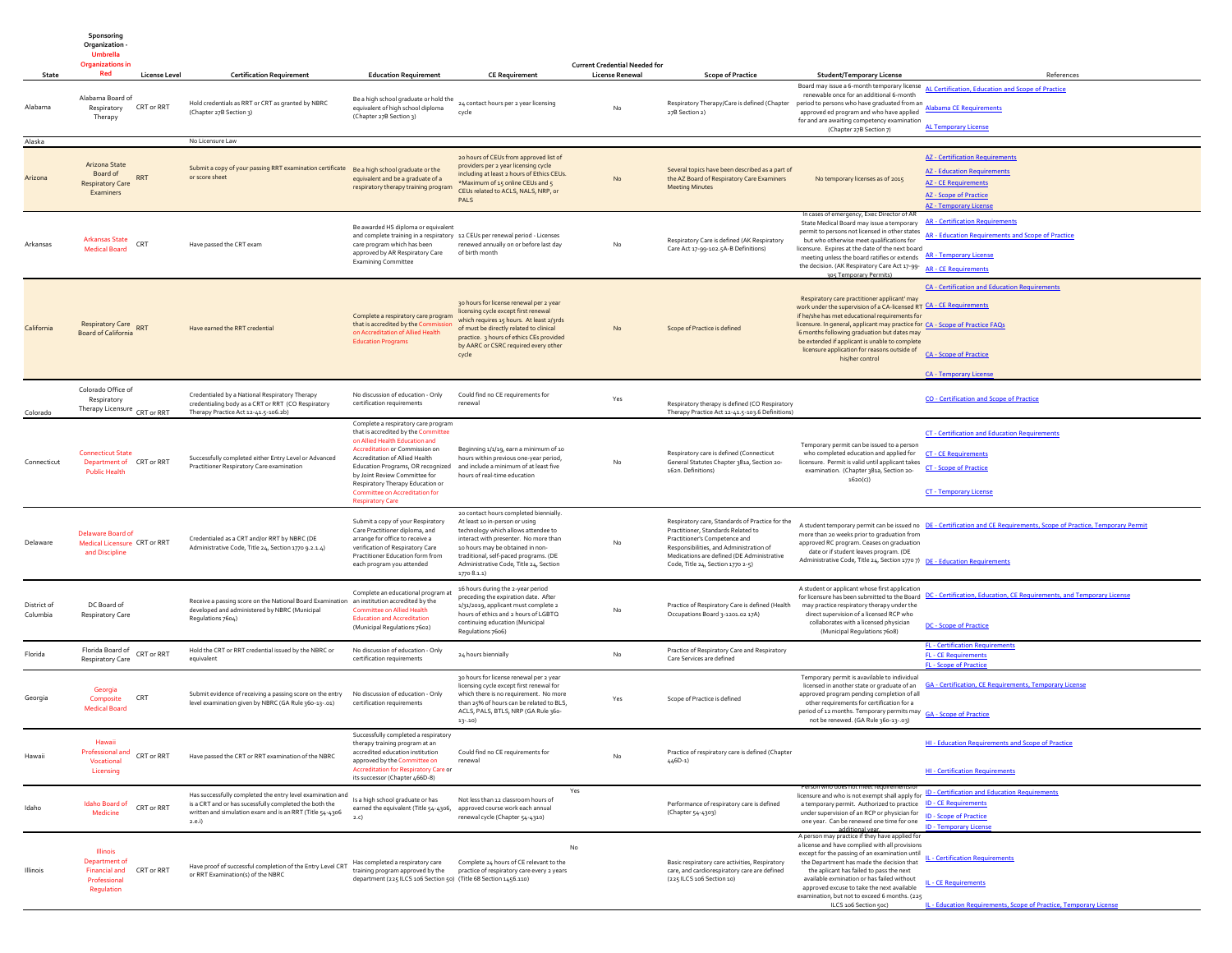| Indiana       | Indiana<br>Professional<br><b>Licensing Agency</b>                                           | Successfully completes and submits an official credential<br>report that verifies passing a respiratory care practitioner<br>examination                                                                                                                       | School or program is defined as a<br>program for the education of<br>Board has adopted the standards of<br>the Commission on Accreditation of<br>Allied Health Education Programs.<br>(844 IAC 11-1-2)                                                                                                                        | Complete 15 hours of CE over two year No<br>respiratory care practitioners. The IN renewal cycle. No more than 7.5 hours<br>of continuing education can be obtained<br>through correspondence courses during<br>the biennium.                                                                                     |     | Practice of respiratory care, practices<br>considered tasks, and practices not considered<br>tasks are defined (IC 25-34.5-1-6, 5-2-6.1, 5-2-<br>6.2)                                                        | currently licensed in other another state or<br>the examination within 6 months after<br>graduation. If the applicant has a good cause<br>for not taking the exam within 6 months, the<br>committee may allow a renewal of the<br>nermit (IAC 11-2                                                                                                                                                               | recent graduates who will be required to take IN - Certification, Education Requirement, Temporary License<br><b>IN - CE Requirements</b><br><b>IN - Scope of Practice</b>         |
|---------------|----------------------------------------------------------------------------------------------|----------------------------------------------------------------------------------------------------------------------------------------------------------------------------------------------------------------------------------------------------------------|-------------------------------------------------------------------------------------------------------------------------------------------------------------------------------------------------------------------------------------------------------------------------------------------------------------------------------|-------------------------------------------------------------------------------------------------------------------------------------------------------------------------------------------------------------------------------------------------------------------------------------------------------------------|-----|--------------------------------------------------------------------------------------------------------------------------------------------------------------------------------------------------------------|------------------------------------------------------------------------------------------------------------------------------------------------------------------------------------------------------------------------------------------------------------------------------------------------------------------------------------------------------------------------------------------------------------------|------------------------------------------------------------------------------------------------------------------------------------------------------------------------------------|
|               | lowa Department<br>CRT<br>of Public Health                                                   | Have achieved a score on the TMC or CRT Examination<br>which meets or exceeds the minimum passing score<br>established by NBRC (Chapter 261.3 (3))                                                                                                             | Have succesfully completed a<br>respiratory care education program<br>accredited by, or under a letter of<br>review from, CoARC or CAAHEP<br>(Chapter 261.3(1))                                                                                                                                                               | Complete a minimum of 24 hours of<br>continuing education for a two-year<br>renewal cycle. (Chapter 262.2(1))                                                                                                                                                                                                     | No  | Respiratory care as a practice and Performance<br>of respiratory care is defined. (Chapter<br>152B.2(1)8(3)                                                                                                  |                                                                                                                                                                                                                                                                                                                                                                                                                  | IA - Certification and Education Requirements<br><b>IA - CE Requirements</b><br>IA - Respiratory Care as a Practice<br>IA - Performance of Respiratory Care                        |
| Kansas        | Kansas Board of CRT or RRT<br><b>Healing Arts</b>                                            | Examinations approved by the board are the examination<br>developed by the NBRC for credentialing as a CRT and the<br>examination developed by the NBRC for the RRT (Article 55,<br>$100 - 55 - 3a1 - 2$                                                       | A list of approved educational<br>programs in respiratory therapy shall<br>be maintained by the board. In<br>determining whether an educational<br>program should be approved,<br>accreditation by the Committee on<br><b>Accreditation for Respiratory Care</b><br>may be considered by the board.<br>(Article 55, 100-55-2) | Submit documented evidence of at least<br>12 contact hours of continuing<br>education since April 1 of the previous<br>year (Article 55, 100-55-7a)                                                                                                                                                               | No  | Respiratory therapy is defined (Article 55, 65-<br>5502.b)                                                                                                                                                   | Student permit available to those enrolled in<br>approved school to practice under supervision<br>of a licensed RT - expires 30 days after<br>graduation. Temporary license available to<br>applicants who meet the requirements for<br>licensure except examination. Temporary<br>licenses shall expire six months from date of<br>issue or when licensure application is approved<br>(Article 55, 65-5508.c&d) | KS - Certification, Education, and CE Requirements and Scope of Practice                                                                                                           |
| Kentucky      | Kentucky Board of CRT or RRT<br>Respiratory Care                                             | Have held a RRT or CRT credential issued by NBRC or its<br>equivalent (314A.110.1)                                                                                                                                                                             | No discussion of education - Only<br>certification requirements                                                                                                                                                                                                                                                               | Minimum of 24 CEUs shall be accrued<br>duirng the 2-year certification period<br>(201 KAR 29:050 Section 2)                                                                                                                                                                                                       | No  | Scope of Practice is defined (314A.100)                                                                                                                                                                      | Temporary certificate may be issued to the<br>Certificate expires after 6 months or upon<br>failure of the entry level NBRC exam<br>(314A.110)                                                                                                                                                                                                                                                                   | graduate for a period not to exceed 6 months. KY - Certification Requirements, Temporary License<br><b>KY - Continuing Education Requirements</b><br><b>KY</b> - Scope of Practice |
| Louisiana     | Louisiana State<br>Board of Medical CRT or RRT<br><b>Examiners</b>                           | Holds current credentials as CRT or RRT granted by NBRC<br>or equivalent (Title 37, Chapter 49 -3354.4a)                                                                                                                                                       | Is a graduate of a respiratory therapy<br>education program (Title 37, Chapter<br>49-3354-3)                                                                                                                                                                                                                                  | Shall have completed in the prior 12<br>months at least ten hours of CE courses<br>that are approved by the Board in<br>consultation with the Respiratory Care<br>Advisory Committee (Title 37, Chapter<br>49-3357.1)                                                                                             | No  | Respiratory Therapy is defined (Title 37,<br>Chapter 49, -3353.5)                                                                                                                                            | Persons who have completed an ed program,<br>may receive up to 6-month temporary license.                                                                                                                                                                                                                                                                                                                        | applied for, and are waiting NBRC examination LA - Certification, Education, Temporary License, CE Requirements and Scope of Practice                                              |
| Maine         | <b>State of Maine</b><br>Professional &<br>Financial<br>Regulation                           | Two levels of licensure - Currently credentialed by NBRC as<br>CRT = Resp Care Tech, Currently credentialed by NBRC as<br>RRT = RT (Chapter 3.1.c.2-3, D)                                                                                                      | Submit an official academic transcri<br>demonstrating completion of an<br>education program for respiratory<br>therapists which is accredited by<br><b>COARC</b> or its predecessor (Chapter<br>$3.1.C.2-3)$                                                                                                                  | Could find no CE requirements for<br>renewal                                                                                                                                                                                                                                                                      |     | Respiratory care is defined (Title 32, Chapter 97<br>$-9702.5$ )                                                                                                                                             | Temporary license is available to individuals<br>who can prove completion of an ed program<br>and submit affidavit from a supervisor from<br>proposed place of employment. (Chapter 3.1.<br>2)                                                                                                                                                                                                                   | ME - Certification, Education Requirements, Temporary License<br>ME - Scope of Practice                                                                                            |
| Maryland      | Maryland Board of CRT<br>Physicians                                                          | Provide documentation of certfication by the NBRC                                                                                                                                                                                                              | Provide documentation of graduation<br>from a respiratory care program<br>accredited by the Commission on<br><b>Accrediation of Allied Health</b><br><b>Educational Programs or its</b><br>successors                                                                                                                         | 16 hours of approved Category 1<br>Continuing Education Hours relevant to<br>the practice of respiratory care, earned<br>during the 2-year period preceding the<br>expiration of the license                                                                                                                      | No  | Scope of practice is defined (Sec. 10.32.11.09)                                                                                                                                                              |                                                                                                                                                                                                                                                                                                                                                                                                                  | MD - Certification, Education, and CE Requirements<br><b>MD</b> - Scope of Practice                                                                                                |
| Massachusetts | Massachusetts<br>Board of<br>CRT or RRT<br><b>Respiratory Care</b>                           | Board may issue a license to applicant who has submitted<br>verification of his/her certification as an RRT or CRT (261<br>CMR 3.04)                                                                                                                           | Board may issue a license to applicant<br>business the completed a Board approved conception of which shall be in a<br>respiratory therapy program (261<br>CMR 3.04)                                                                                                                                                          | A total of 15 contact hours of CE, not<br>more of which shall be in<br>correspondence courses and not more<br>recredentialing examination are required<br>for 2 year recertification cycle (261 CMR<br>5.02)                                                                                                      | No  | Respiratory care is defined (261 CMR 2.02)                                                                                                                                                                   | Limited license is available to current student<br>or graduate of approved ed program who is<br>eligible to sit for the exam. Must be under<br>supervision of licensed RT. Term of license is<br>one year or when holder of license fails<br>licensure examination or recieves initial license.<br>(261 CMR 3.07)                                                                                                | MA - Certification, Education Requirements, Temporary License<br><b>MA - CE Requirements</b><br><b>MA - Scope of Practice</b>                                                      |
| Michigan      | Michigan<br>Department of<br>CRT or RRT<br><b>Licensing and</b><br><b>Regulatory Affairs</b> | Pass the NBRC examination                                                                                                                                                                                                                                      | Graduate from a respiratory therapist<br>associate's degree from an accredited RT license<br>college or university.                                                                                                                                                                                                           | training program which is accredited The public health code does not require<br>by CoARC and obtain at least a 2-year continuing education for renewal of an                                                                                                                                                      | No  | Respiratory care services are defined<br>(333.18701.1e)                                                                                                                                                      |                                                                                                                                                                                                                                                                                                                                                                                                                  | MI - Certification and Education Requirements<br><b>MI - CE Requirements</b><br>MI - Scope of Practic                                                                              |
| Minnesota     | Minnesota Board<br>CRT or RRT<br>of Medical<br>Practice                                      | Submit a verified copy of valid and current credential issued  Applicant must successfully complete<br>by NBRC or equivalent as CRT, RRT or other entry or<br>advanced level respiratory therapist (147C.15 Subdividion 1 program accredited by CoARC,<br>(4). | a respiratory therapy training<br>CAHEA, or a successor agency.                                                                                                                                                                                                                                                               | Provide evidence every two years of a<br>total of 24 hours of continuing education<br>(147C.15 Subdivision 7)                                                                                                                                                                                                     | No  | Scope of practice is defined (147C.05)                                                                                                                                                                       | Board may issue a temporary permit to an<br>applicant if the application for licensure is<br>complete, all applicable requirements have<br>been met, and a nonrefundable fee has been<br>paid. Permit remains valid until the Board<br>makes a decision regarding the therapist's<br>application. (147C.15. Subd 3)                                                                                              | MN - Certification, CE Requirements, Temporary License<br><b>MN - Education Requirements</b><br><b>MN - Scope of Practice</b>                                                      |
| Mississippi   | <b>Mississippi State</b><br>Department of CRT or RRT<br>Health                               | Hold a credential conferred by the NBRC or equivalent as a No discussion of education - Only<br>CRT and/or RRT (Title 15 Part 19 Subpart 6o Rule 9.4.1)                                                                                                        | certification requirements                                                                                                                                                                                                                                                                                                    | 20 clock hours to be accrued during the<br>two-year licensing term (Title 15 Part 19<br>Subpart 6o Rule 9.7.2.1)                                                                                                                                                                                                  | No  | Respiratory Care, the Practice of Respiratory<br>Care, and the Performance of Respiratory Care Applicant must be a student in an approved ed<br>is defined (Title 15 Part 19 Subpart 60 Rule<br>9.1.3.4, 5.6 | Board may issue a temporary permit for a<br>period of 6 months to an appicant pending the<br>compliance of the requirements for licensure.<br>program who expects to graduate within 30<br>days of the application and who is eligible to sit<br>for the examination (Title 15 Part 19 Subpart<br>6o Rule 9.4.3)                                                                                                 | MS - Certification, CE Requirements, Scope of Practice, Temporary License                                                                                                          |
| Missouri      | <b>Missouri Division</b><br>of Professional<br>Registration                                  | Provide written evidence of credentials from the certifying No discussion of education - Only<br>entity                                                                                                                                                        | certification requirements                                                                                                                                                                                                                                                                                                    | Required to obtain 24 hours of CE with<br>at least 12 coming from traditional<br>programs (programs attended either in<br>person or remotely by the use of<br>telecommunication technology where<br>the presentation is "live" and where the<br>attendee can interact with and ask<br>questions of the presenter) | No  | Practice of Respiratory Care is defined (Title<br>XXII, 334.810)                                                                                                                                             | Student/temporary permit available to those<br>enrolled in/graduated from approved school<br>who complete the background check for up to<br>six months after graduation date. Permit<br>lders must provide care under supervis<br>licensed RCP. (Title XXII, 334.890)                                                                                                                                            | MO - Certification Requirements and Scope of Practice<br><b>MO - Temporary License</b><br><b>MO - CE Requirements</b>                                                              |
| Montana       | Montana<br>Department of CRT<br><b>Labor and Industry</b>                                    | Pass examination prescribed by Board. Board may use the<br>entry-level exam written by NBRC (Title 37, Chapter 28 Part<br>2, 37-28-202)                                                                                                                        | Applicant must have completed high<br>school or the equivalent and a<br>respiratory care educational program<br>accredited or provisionally accredited<br>by the CAHEA (Title 37, Chapter 28<br>Part 2, 37-28-202)                                                                                                            | Each practitioner must complete 24<br>continuing education units every 24<br>months (Rule 24.213.2101)                                                                                                                                                                                                            |     | Respiratory care is defined (Title 37, Chapter<br>28 Part 1, 37-28-102)                                                                                                                                      |                                                                                                                                                                                                                                                                                                                                                                                                                  | MT - Certification and Education Requirements<br><b>MT - CE Requirements</b><br><b>MT - Scope of Practice</b>                                                                      |
| Nebraska      | Nebraska<br>Department of<br>CRT or RRT<br><b>Health and Human</b><br><b>Services</b>        | Submit notarized copy of original CRT or RRT score report Submit an official transcript for proof Every two years, complete 20 hours of<br>OR original TMC exam OR letter from NBRC verifying<br>passing the national examination                              | of completion of an approved<br>respiratory care program.                                                                                                                                                                                                                                                                     | acceptable continuing education (Title<br>172, Chapter 162, 162-006.001)                                                                                                                                                                                                                                          | Yes | Respiratory Care is defined (Title 172, Chapter<br>162, 162-002)                                                                                                                                             |                                                                                                                                                                                                                                                                                                                                                                                                                  | NE - Certification and Education Requirements<br>NE - CE Requirements and Scope of Practice                                                                                        |
| Nevada        | Nevada Board of CRT or RRT                                                                   | Pass the examination as an entry-level or advanced level<br>nractitioner of resniratory care administered by NRPC or its                                                                                                                                       | A person who wishes to practice<br>respiratory care must have a HS<br>diploma or equivalent and complete<br>an educational program for<br>respiratory care which has been                                                                                                                                                     | Every two years, complete 20 hours,<br>twelve of which must be directly related                                                                                                                                                                                                                                   | Vac | Practice of resniratory care is defined                                                                                                                                                                      | Any person who has earned HS diploma/GED<br>and has completed an approved ed program                                                                                                                                                                                                                                                                                                                             | NV - Certification, Education Requirements, Scope of Practice, Temporary License                                                                                                   |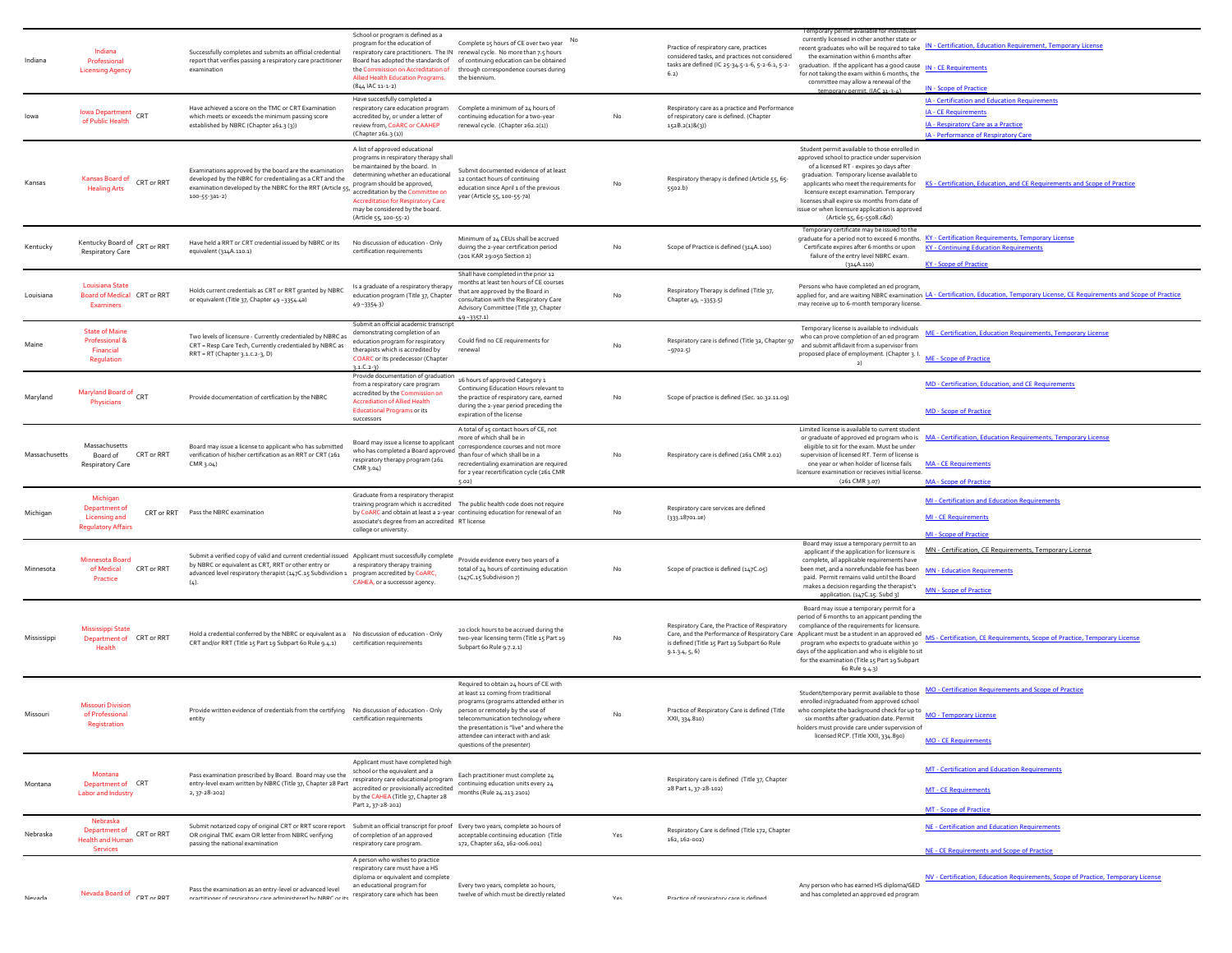|                   | Medical Examiners Save School                                                              | ur ur rusprinsvorg uuru<br>arau oy reorca or re<br>successor (NRS 630.277 1ac, d)                                                                                                                     | approved by the Commmission on<br><b>Accreditation of Allied Health</b><br><b>Education Programs or its successor</b><br>organization or CoARC (NRS 630.277<br>$1a-b)$                                                                                                                                                                                                                                                                                                                                          | to respiratory care and 2 which must be<br>in the subject matter of ethics                                                                                                                                                                                                                                                                                                                        |     | na or rasprisión pasna is saínna                                                                                                              | can practice as an intern for not more than 12<br>months after graduation (NRS 630.277)                                                                                                                                                                                                                                                                                                                                                                      | <b>NV - CE Requirements</b>                                                                                                                                       |
|-------------------|--------------------------------------------------------------------------------------------|-------------------------------------------------------------------------------------------------------------------------------------------------------------------------------------------------------|-----------------------------------------------------------------------------------------------------------------------------------------------------------------------------------------------------------------------------------------------------------------------------------------------------------------------------------------------------------------------------------------------------------------------------------------------------------------------------------------------------------------|---------------------------------------------------------------------------------------------------------------------------------------------------------------------------------------------------------------------------------------------------------------------------------------------------------------------------------------------------------------------------------------------------|-----|-----------------------------------------------------------------------------------------------------------------------------------------------|--------------------------------------------------------------------------------------------------------------------------------------------------------------------------------------------------------------------------------------------------------------------------------------------------------------------------------------------------------------------------------------------------------------------------------------------------------------|-------------------------------------------------------------------------------------------------------------------------------------------------------------------|
| New Hampshire     | <b>New Hampshire</b><br><b>Office of Licensed</b><br><b>Allied Health</b><br>Professionals | Successfully passing a national credentialing examination                                                                                                                                             | Successful completion of approved<br>academic and fieldwork requirements                                                                                                                                                                                                                                                                                                                                                                                                                                        | Continuing education requirements are<br>dependent on initial and ongoing<br>timelines of licenses                                                                                                                                                                                                                                                                                                | No  | Respiratory care is defined                                                                                                                   |                                                                                                                                                                                                                                                                                                                                                                                                                                                              | NH - Certification and Education Requirements<br><b>NH - CE Requirements</b><br>NH - Scope of Practice                                                            |
| New Jersey        | New Jersey<br><b>RRT</b><br>Division of<br><b>Consumer Affairs</b>                         | Has passed the RRT examination offered by the NBRC or<br>successor (C.45:14E-15)                                                                                                                      | Applicants for licensure must show<br>evidence of having earned a HS<br>diploma or its equivalent and<br>successfully completed a respiratory<br>care program accredited by the<br><b>Council on Allied Health Education</b><br>and Accreditation or its successor                                                                                                                                                                                                                                              | Each license holder must complete<br>thirty (30) CEU credits beofre the<br>expiration date for the biennial renewal<br>of licenses. At least 1 CEU in each of the<br>following: infection control, patient<br>safety/medical errors, ethics; 20 hours in<br>other respiratory care clinical practices,<br>and any remaining in any health care<br>related field                                   | No  | Respiratory care is defined (45:14E-3c)                                                                                                       | New graduates who are only waiting to take<br>the examination can apply for a temporary<br>license. Holder may take examination as many<br>The temporary license is valid for six months<br>and not renewable unless holder can<br>demonstrate undue hardship to the Board.                                                                                                                                                                                  | NJ - Certification and Education Requirements<br>times as needed during the six month period. NJ - CE Requirement and Temporary License<br>NJ - Scope of Practice |
| <b>New Mexico</b> | <b>New Mexico</b><br><b>Regulation &amp;</b><br>RRT<br>Licensing<br>Department             | Show proof of passing the national board exam resulting in<br>credentialing of a RRT and maintaining a current RRT<br>credential (Title 16 Chapter 23, 16.23.3.9C)                                    | Provide verification of successful<br>completion of an accredited<br>respiratory care education program<br>(Title 16 Chapter 23, 16.23.3.9B)                                                                                                                                                                                                                                                                                                                                                                    | 20 clock hours are required per renewal<br>cycle. The department will approve a<br>maximum of 8 hours per cycle of the<br>following: any hospital/organization in-<br>service, RC related science courses taken<br>in an academic setting received toward<br>RRT credentialing, CPR certification,<br>infection control certification, hazardous<br>materials certification, and ALS.             | No  | Respiratory care and the practice of respiratory graduates of approved training programs to<br>care is defined (Chapter 61, Article 12B-3C,D) | of temporary permits to students and<br>practice limited respiratory care under the<br>direct supervision of a licensed RCP or<br>physician. (Chapter 61, Article 12B-9B)                                                                                                                                                                                                                                                                                    | The department may adopt rules for issuance NM - Certification, Education Requirements, Scope of Practice, Temporary License<br><b>NM - CE Requirements</b>       |
| New York          | <b>New York State</b><br>Education<br>Department<br>Office of the<br>Professions           | Two levels of licensure - Have passed the CRT = RT Tech,<br>Have passed written and simulation examinations = RT                                                                                      | Must have graduated from high<br>school or the equivalent and;<br>completed an approved one-year<br>certificate program in respiratory<br>therapy or a respiratory program<br>determined by the department to be<br>equivalent = RT Tech; Must have<br>graduated from high school or the<br>equivalent and completed an<br>approved associate degree program<br>in respiratory therapy or another<br>degree program in respiratory<br>therapy determined by the<br>department to be equivalent = RT             | No<br>Respiratory therapists are required by<br>law to take 30 contact hours of<br>continuing education in each three-year No<br>registration period; RT Techs must take<br>24 hours of continuing eduncation in<br>each triennium. Informal self-study must No<br>not constitute more than half of the<br>total hours.                                                                           |     | Practice of respiratory therapy is defined<br>(Article 164 -8501)                                                                             | You may apply for a limited permit if you meet<br>all other requirements for licensure in NY state<br>except the licensing examination. Limited<br>practice must be under supervision of a<br>registered NY RT or physician. Limited<br>permits expire one year from the date of<br>issuance of upon notice that your application<br>for licensure has been denied, or 10 days after<br>you have been notified that you failed the<br>licensing examination. | NY - Certification Requirements, Temporary License<br><b>NY - Education Requirements</b><br><b>NY - CE Requirements</b><br><b>NY - Scope of Practice</b>          |
| North Carolina    | North Carolina<br>Respiratory Care CRT<br>Board                                            | Pass entry level examination given by the NBRC<br>(Respiratory Care Practice Act -90-653.a5)                                                                                                          | Submit written evidence that the<br>applicant has successfully completed complete a minimum of 12 hours of<br>the minimal requirements of a<br>respiratory care education porgram as licensee's practice of respiratory care<br>approved by the Commission for<br><b>Accrediation of Allied Health</b><br><b>Educational Programs, or the</b><br>Canadian Council on Accreditation for workshops, panel, seminars, or<br><b>Respiratory Therapy Education</b><br>(Respiratory Care Practice Act -90-<br>653.a3) | During the preceding renewal cycle,<br>Category I CE activities related to the<br>and approved by the Board, the AARC,<br>or the ACCME. Six contact hours shall<br>be obtained each reporting year from<br>symposings that provide for direct<br>interaction between speakers and<br>participants                                                                                                 | Yes | Practice of Respiratory Care is definied<br>(Respiratory Care Practice Act -90-648.10)                                                        | Upon application and payment of the required<br>fees, the Board may grant a temporary license<br>to a person who, at the time of application,<br>submits required items while awaiting official<br>copies of the items from the issuing agency.<br>Temporary license shall be valid for a period<br>not to exceed 90 days from the date of<br>application. (~90-654)                                                                                         | NC - Certification and Education Requirements, Scope of Practice, Temporary License<br><b>NC - CE Requirements</b>                                                |
| North Dakota      | North Dakota<br>State Board of<br>Respiratory Care                                         | Two levels of licensure - Submit copy of certifying exam<br>scores or NBRC certificate = CRT and Submit copy of<br>registry and CSE scores or NBRC certificate = RRT (Chapter<br>$43 - 42 - 03 - 1,2$ | The board shall require evidence that Licensees must present proof, at the<br>the applicant has successfully<br>completed a bona fide respiratory<br>care training program (Chapter 43-42- of 10 clock-hours of continuing<br>03.1,2)                                                                                                                                                                                                                                                                           | time of annual licensure renewal, of<br>having attended or aquired a minimum<br>education approved by the board                                                                                                                                                                                                                                                                                   | No  | Respiratory care and Respiratory care practice<br>is defined (Chapter 43-42-01, 43-42-04)                                                     |                                                                                                                                                                                                                                                                                                                                                                                                                                                              | ND - Certification, and Education Requirements, and Scope of Practice<br><b>ND - CE Requirements</b>                                                              |
|                   | <b>State Medical</b><br>RRT<br>Board of Ohio                                               | Successfully completed both portions of the RRT<br>examination (Chapter 4761-5-01-A1.a.ii)                                                                                                            | The board approves respiratory care<br>educational programs that have been Applicant for license renewal shall<br>or other accreditation status<br>conferred by CoARC or their<br>successor and require a minimum of<br>respiratory care (Chapter 4761-4-01- (Chapter 4761-9-01-C)<br>A <sub>r</sub> B                                                                                                                                                                                                          | issued provisional, initial, continuing complete 20 contact hours of CE every<br>two years; 1 contact hour of OH<br>respiratory care law or ethics, and at<br>least 15 must include content relating to<br>an associate degree with a major in the provision of clinical respiratory care                                                                                                         | No  | Scope of care is defined (Chapter 4761-7-03)                                                                                                  |                                                                                                                                                                                                                                                                                                                                                                                                                                                              | <b>OH - Certification Requirements</b><br><b>OH - Education Requirements</b><br><b>OH - CE Requirements</b><br><b>OH - Scope of Practice</b>                      |
| Oklahoma          | Oklahoma Medical<br>CRT or RRT<br><b>Board</b>                                             | Hold credentials as respiratory therapist conferred by NBRC                                                                                                                                           | No discussion of education - Only<br>certification requirements                                                                                                                                                                                                                                                                                                                                                                                                                                                 | Licenses are renewed biennial with<br>continuing education requirements, not<br>to exceed 12 clock hours bienneally as a<br>condition for renewal of license. (Title 59<br>Section 2037, F)                                                                                                                                                                                                       | Yes | Practice of Respiratory Care is defined (Title<br>59, Section 2027, 2)                                                                        | Provisional licenses are available to a person<br>licensed in another state OR a graduate of an<br>the examination. Licenses are issued for 6<br>months under the supervision of a consenting<br>licensed RCP or physician.                                                                                                                                                                                                                                  | approved ed program who has applied to take OK - Certification Requirements, Temporary License<br>OK - CE Requirements and Scope of Practice                      |
| Oregon            | Oregon Health RRT<br>Authority                                                             | Submit satisfactory evidence of having an active credential<br>through NBRC as RRT                                                                                                                    | Applicants for licensure must submit<br>proof of having a HS diploma or<br>equivalent and have completed a<br>respiratory care education program<br>approved by the AMA in collaborati<br>with the Joint Review Committee for<br><b>Respiratory Therapy Education or</b><br>their successors                                                                                                                                                                                                                    | To maintain licensure, an RT must<br>complete a minimum of 7 continuing<br>education hours every licensure year.<br>CE credits are no longer given for CPR,<br>BLS, ACLS, PALS, NRP certification. At<br>least 2.5 hours must be related to the<br>clinical practice of respiratory care.                                                                                                         |     | Respiratory care is defined (2017 ORS<br>688.800.5)                                                                                           |                                                                                                                                                                                                                                                                                                                                                                                                                                                              | <b>OR - Certification and Education Requirements</b><br><b>OR - CE Requirements</b><br><b>OR - Scope of Practice</b>                                              |
| Pennsylvania      | Pennsylvania<br>State Board of CRT<br>Medicine                                             | Has passed the entry level credentialing examination as<br>determined by the NBRC (Subchapter F, -18.307)                                                                                             | Has graduated from a respiratory care shall be obtained through classroom<br>program approved by the CoARC<br>(Subchapter F, -18.307)                                                                                                                                                                                                                                                                                                                                                                           | An applicant for biennial renewal or<br>reactivation of licensure is required to<br>complete a minimum of 30 hours of<br>continuing education; at least 10 hours<br>lecture, clinical presentation, or other<br>live sessions where a presenter is<br>involved, one hour shall be completed in<br>medical ethics and one hour shall be<br>completed in patient safety (Subchapter<br>F, -18.309a) | No  | Functions of respiratory therapists are defined<br>(Subchapter F, -18.305)                                                                    |                                                                                                                                                                                                                                                                                                                                                                                                                                                              | PA - Certification, Education and CE Requirements, and Scope of Practice                                                                                          |